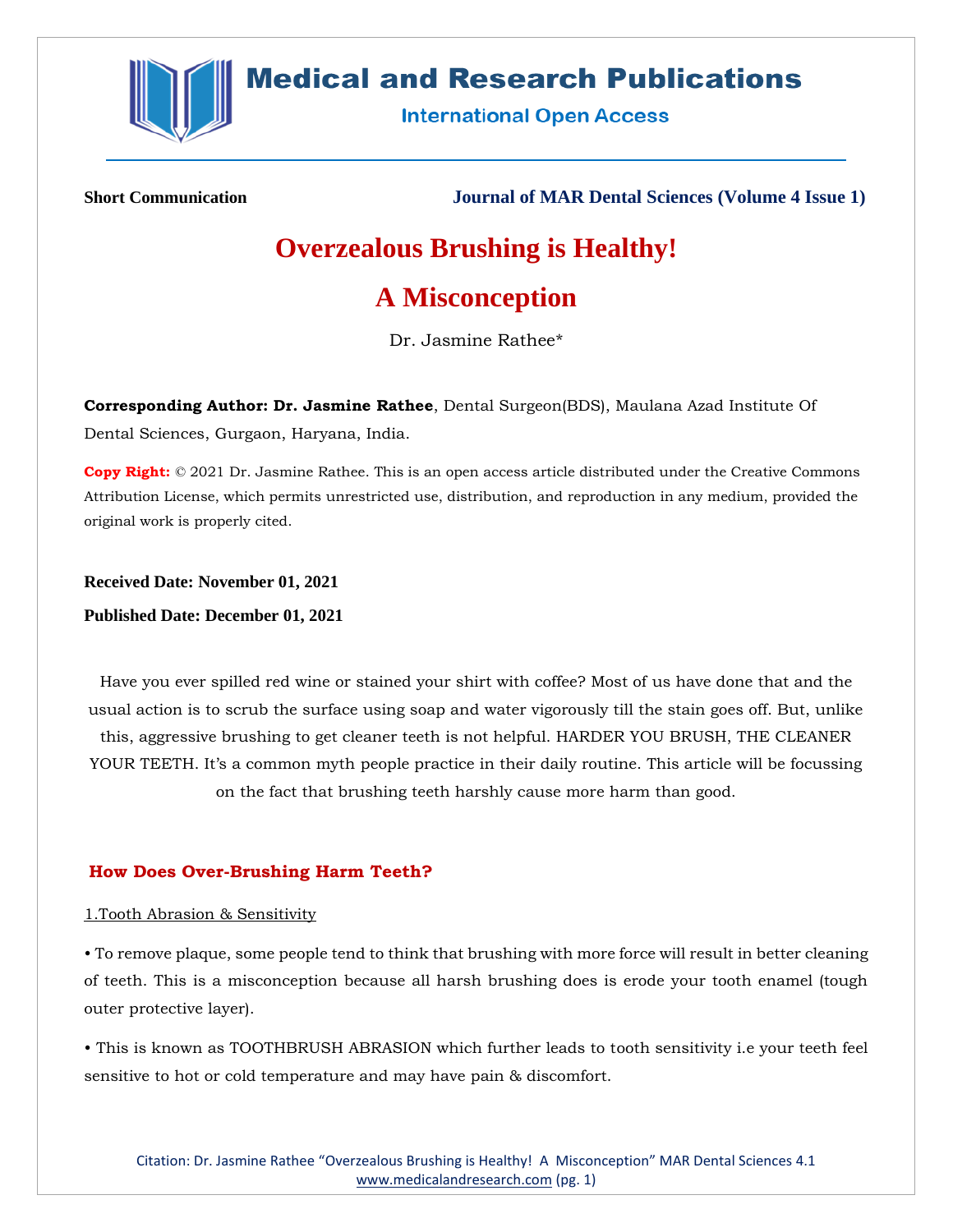## **Journal of MAR Dental Sciences (Volume 4 Issue 1)**

• Along with forceful brushing, using a firm or toothbrush with a hard bristle also contributes to tooth abrasion and sensitivity.

#### 2. Risk of Tooth Cavity

• When the enamel layer gets eroded by overzealous brushing, the risk of tooth cavity increases.

• Heightened chance of the cavity will eventually lead to a weaker tooth structure and may lead to tooth extraction if worsens.

#### 3. Gum Recession

• Over time, brushing harshly can cause your gums to recede i.e GUM RECESSION, wearing away of gum soft tissue surrounding the tooth.

• This may lead to the pocket formation or gaps between the teeth which results in bacterial invasion and then, tooth loss.

• An individual may notice dull, darker portions of teeth near the gum line, which are the root surfaces of the tooth. If the roots of your teeth are exposed, they will be vulnerable to periodontal disease and decay.

### **Why is Proper Brushing Required?**

• Enamel erosion is irreversible. As enamel is the toughest layer but is unable to repair itself which suggests that once the enamel gets eroded it won't grow back.

• Gingival recession/ Gum recession is also a major reason to avoid over-brushing because it leads to increased risk of periodontal diseases and anesthetic, weaker tooth structure.

• Proper and thorough brushing is vital for good oral health. It reduces the risk of multiple oral health problems including tooth decay, erosion, abrasion, recession, periodontitis, tooth loss, etc.

• Correct and regular brushing stimulates the gums and improves their health.

• It eliminates the major cause of tooth and gum disease which is plaque formation as well as invasion of disease-causing bacteria.